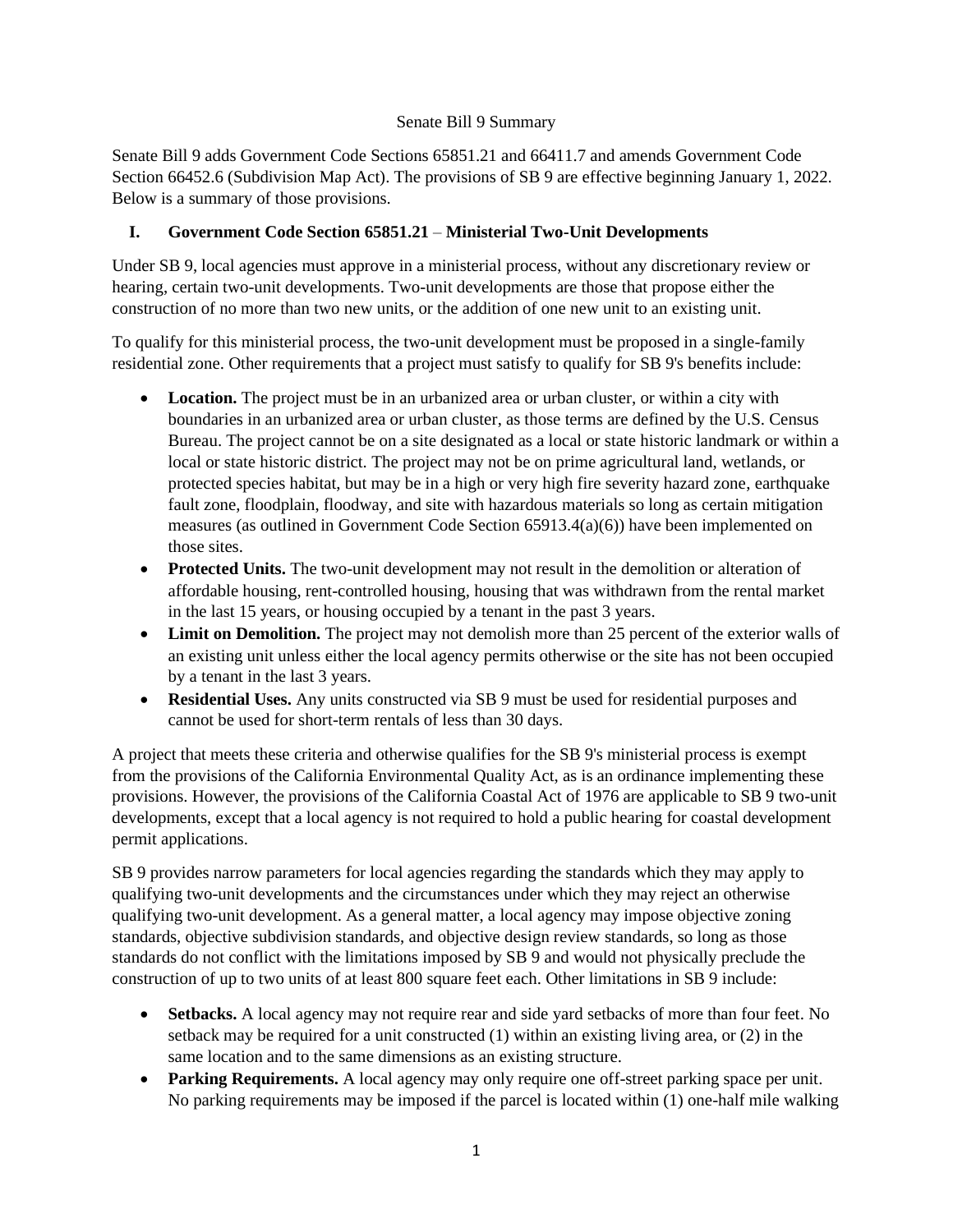distance of either a statutorily defined high-quality transit corridor or major transit stop, or (2) one block of a car share vehicle.

- **Adjacent or Connected Structures.** A local agency may not deny an application for a two-unit development solely because it proposes adjacent or connected structures, as long as the structures meet building code safety standards and are sufficient to allow separate conveyance.
- **Percolation Test.** For residential units connected to an onsite wastewater treatment system, the local agency may require a percolation test completed within the last 5 years, or if the percolation test has been recertified, within the last ten years.

SB 9 provides that a local agency may deny an otherwise qualifying two-unit development if the local building official makes a written finding, based on a preponderance of the evidence, that the proposed housing development project would have a specific, adverse impact upon public health and safety or the physical environment, and there is no feasible method by which to satisfactorily mitigate the adverse impact.

# **II. Government Code Section 66411.7 – Ministerial Urban Lot Splits**

Under SB 9, local agencies must also ministerially approve, without discretionary review or hearing, certain urban lot splits. To qualify for ministerial approval under SB 9, the parcel to be split must be in a single-family residential zone, and the parcel map for the urban lot split must meet the following requirements:

- **Location.** The project must be in an urbanized area or urban cluster, or within a city with boundaries in an urbanized area or urban cluster, as those terms are defined by the U.S. Census Bureau. The project cannot be on the site of a designated local or state historic landmark or within a local or state historic district. The project may not be on prime agricultural land, wetlands, or protected species habitat, but may be in a high or very high fire severity hazard zone, earthquake fault zone, floodplain, floodway, and site with hazardous materials so long as certain mitigation measures (as outlined in Government Code Section 65913.4(a)(6)) have been implemented on those sites.
- **Parcel Size.** The parcel map must subdivide an existing parcel to create no more than two new parcels of approximately equal lot area, with neither resulting parcel exceeding 60 percent of the lot area of the original parcel. Additionally, both newly created parcels must be at least 1,200 square feet (unless the local agency adopts a smaller lot size).
- **No Prior SB 9 Lot Split.** The parcel to be split may not have been established through a prior SB 9 lot split. Neither the owner nor anyone acting in concert with the owner may have previously subdivided an adjacent parcel using an SB 9 lot split.
- **Subdivision Map Requirements.** The urban lot split must conform to all applicable objective requirements of the Subdivision Map Act, except those that conflict with SB 9 requirements.
- **Protected Units.** The urban lot split may not result in the demolition or alteration of affordable housing, rent-controlled housing, housing that was withdrawn from the rental market in the last 15 years, or housing occupied by a tenant in the past 3 years.
- **Owner-Occupancy Affidavit.** The applicant must indicate, by affidavit, the applicant's intention to reside in one of the units built on either parcel for at least three years. This requirement does not apply if the applicant is a qualified non-profit or community land trust. A local agency may not impose any additional owner occupancy requirements on units built on a SB 9 lot.
- **Residential Uses.** Any units constructed on a parcel created through via SB 9 must be used for residential purposes and cannot be used for short-term rentals of less than 30 days.